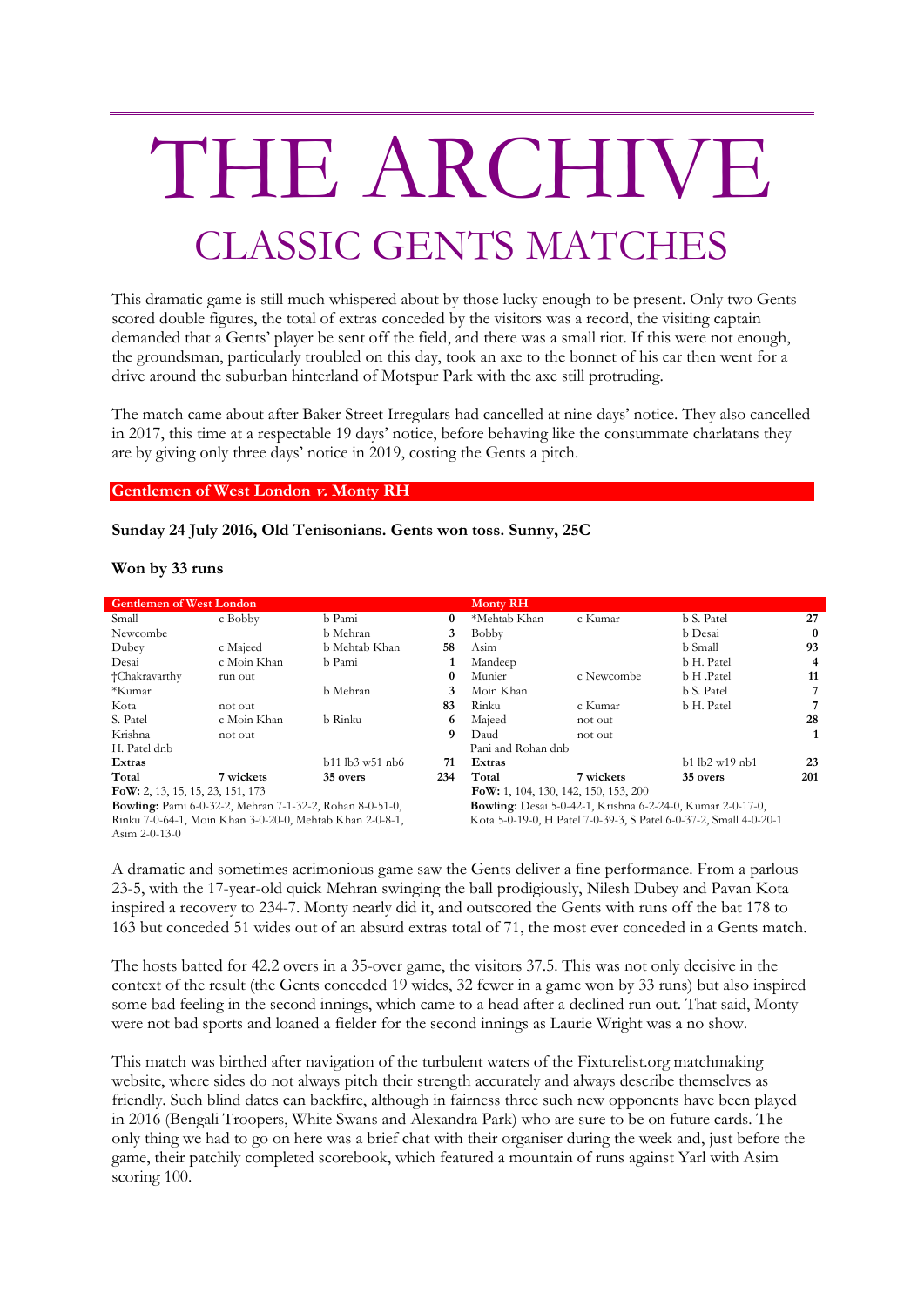Kumar won the toss and batted. Monty's opening bowlers were right on the money and Pami struck with the fifth legitimate ball of the first over, Small nicking to second slip. Newcombe was bowled by the inswinger before Desai's dismissal provided the first trigger point, the batsman standing his ground after edging to slip Moin Khan off what he thought was a bump ball. Umpire Sanjay Patel thought not but neither he nor square-leg umpire Krishna could confirm a clean catch. The fielder claimed it was and you have to have basis of trust so Desai was given out. The fielder thought that the consultation between the umpires, good practice, had impugned his integrity, a simple misunderstanding but one that somehow seemed to fester. Fifteen for three.

Kalyan Chakravarthy on debut was run out after being sent back by Dubey (he would later keep very well) and Kumar bowled by Mehran to make it 23-5. Monty were by this point understandably confident, chuntering about the Test match, asking Kumar to "keep sending batsmen in until you've used up the 35 overs" and negotiating a later T20 game. Dubey and Kota were inspired. Kota took the rest of Mehran's spell and played him soundly and carefully. Rohan and Rinku presented fewer challenges (although the latter saw Dubey shelled off a tough chance in the slips), the ball was swinging less and the runs mounted. Dubey's edge aside, the batsmen were untroubled. The stand grew and grew, greatly assisted by wides and byes.

Dubey fell in the 26th. over for 58 (eight fours) whereupon Kota, 36\* at the time, became a man transformed. He struck a further 47 in nine overs with excellent assistance from Sanjay Patel and Vamsee Krishna. His 83\* was his third innings of the weekend after the TAL T20 double header and a club personal best. He hit nine fours. Patel helped add 22 before spiralling to slip and Krishna was serene, as 61 unbeaten runs came up for the 8th. wicket. The final total was scarcely credible given the start.

Desai bowled Bobbv fifth ball of the reply before Mehtab Khan, Asim and latterly Mandeep put on 104 in just 16 overs. Desai and Kumar suffered during this assault but Krishna was economical and with Mehtab Khan the only bowler not to be called wide. The batsmen were secure and scoring at near the required rate when misfortune struck, Khan suffering cramp and having to be helped from the pitch.

By this time, two of the spin triplets Kota and Hemin Patel were bowling in tandem. Adding the spell of the third, Small, the slows went for 16-0-78-4, impressive when 7.5 an over were needed. The Gents then took four wickets in five overs to edge the game in their favour. Hemin Patel had Munier caught Newcombe at deep mid-wicket and Rinku caught Kumar at silly mid-off. Sanjay Patel, replacing Kota at the Tennyson Avenue end, accounted for the returning Mehtab Khan, another pouch for the captain, and Moin Khan.

Moin Khan then returned for his second stint as umpire and, to the chagrin of the Gents, started to coach his players. The hard-hitting Majeed began to flay the bowling and was involved in the big moment of controversy when Khan declined a run-out appeal. Perhaps it was not wise of Krishna to say "You're giving us nothing today" but Khan's response was disproportionate, swearing at the Gents and telling Kumar to send Krishna from the field. Sanjay Patel, very fired up, then took the law into his own hands and had a ding-dong with Khan, thankfully only verbal.

Meanwhile, behind the boundary ropes, events were proceeding oddly. An in no way strange couple came to watch for a few overs announcing that they had permission from the groundsman to spectate here, a state of affairs that raises questions. Why would you need permission? Which grounds have forbidden them entry? Word of advice: if you're going to watch cricket, don't stand in front of the scoreboard and don't bombard players and scorer with a series of fatuous questions about who's winning, who the teams are and where they live, otherwise people will think you are troubled.

This was not the only bizarre off-field incident, the groundsman having earlier taken an axe to the bonnet of his BMW tourer after it would not start. This did the trick and he went off for his Sunday drive, and surprisingly was allowed to return by the security services, with the axe still protruding. The Gents' scorer's capability was then impugned after a number had flipped over on the rubbish scoreboard. It's the hot weather.